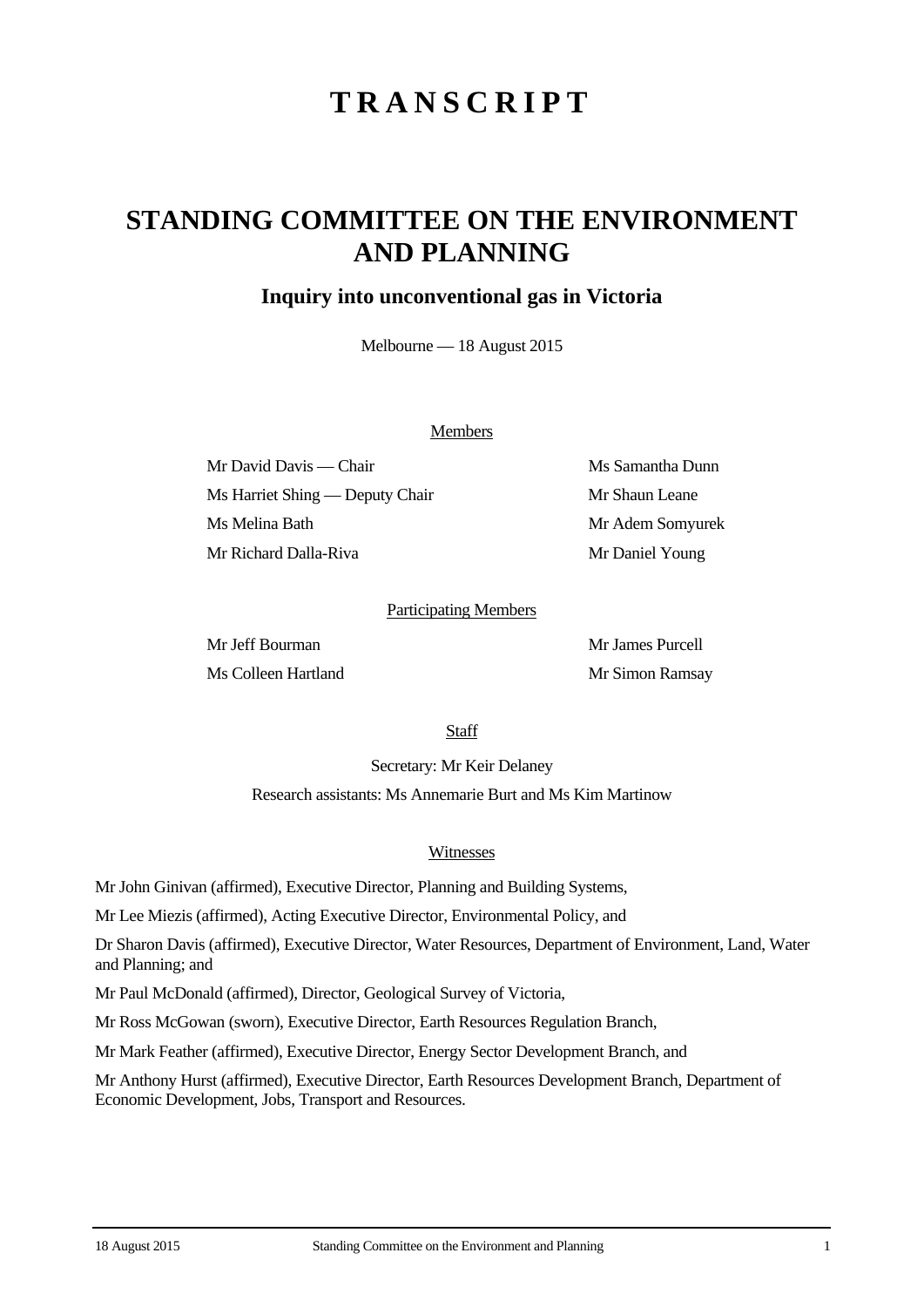**The CHAIR** — I welcome departmental representatives to the inquiry on onshore gas, Anthony Hurst, Mark Feather, Ross McGowan, Paul McDonald, Sharon Davis, Lee Miezis and John Ginivan. Anthony, are you leading the submission? I will ask you to walk us through the departmental submission, and then we will follow up with some questions.

#### **Visual presentation.**

**Mr HURST** — Certainly. Thank you very much for the opportunity to present today on behalf of both the Department of Economic Development, Jobs, Transport and Resources and also the Department of Environment, Land, Water and Planning. I will lead for my department and my colleagues will deal with questions on the DELWP side.

**The CHAIR** — On that score, who is the lead department on this particular — —

**Mr HURST** — The Department of Economic Development, Jobs, Transport and Resources.

**The CHAIR** — Thank you. I just want to be clear about that.

**Mr HURST** — We do work in partnership, and we work in partnership on the water resource studies in particular and planning aspects. I will briefly talk you through the submission. The purpose of the submission is very much to provide factual information to inform the committee's deliberations with regard to the terms of reference. We do not present any policy position or any opinion about past government or current government policies. This is an opportunity to look at a potential new industry in Victoria, and assess it based on its merits in a very open and transparent way. The task that has been given to the committee in the first instance to look at those facts is a critical one. The fact that it is open and transparent is quite critical, so our role becomes very clear about providing factual information to inform your deliberations.

We identify a range of issues and views arising from the community engagement program, which was conducted last year by the primary agency and then independently reported and published on our website. We can address matters in the submission directly relating to our two departments, matters relating to the Environment Protection Authority's work. I understand they have done a separate submission. We do refer to it in a broad way. Equally the Department of Health and Human Services can deal with public health aspects as well.

There are holds in place that were put in place by the previous government and continued by the current government in terms of exploration activities on the different types of onshore unconventional gas. They will stay in place during the course of the inquiry and pending the government's response on the way forward.

The submission outlines a number of areas relevant to your terms of reference. It is structured to provide information against each of those terms of reference. I will not go through these in great detail, but there is information about the types of gas — tight, shale and unconventional — and also conventional gas is included in there for completeness. The key difference I guess I would highlight is that conventional gas, which is the one people are most familiar with, is the idea of an upturned bathtub where the gas in the geological formation underneath has cooled over time and is simply extracted by putting a drillhole into it and drawing it out under pressure. The unconventional gas types are quite different in that the gas is actually trapped in the geological formation, generally over a much larger distance, and actually getting the gas to migrate to a well is one of the key challenges, hence the debate around hydraulic fracturing. Equally, those resources, if they do in fact exist in Victoria, are generally over a much larger geographical area.

The regulatory framework we outline is the existing regulatory framework, but we have also identified that there are a number of gaps in the existing regulatory framework. If an industry were to proceed in the state, those gaps would need to be identified and addressed. There is a national harmonisation regulatory framework that had been developed through the COAG process a few years ago. It sets out a number of best practice-type approaches that should be embedded into your regulatory framework. It picks up things like well integrity, water monitoring and management, chemical use, hydraulic fracturing and the like.

The petroleum legislation generally aligns with the national framework, but the Mineral Resources (Sustainable Development) Act, which I will abbreviate as MRSDA, does not and would need to be modified to pick up those aspects, because that would be dealing with the coal seam gas aspects. There are also differences around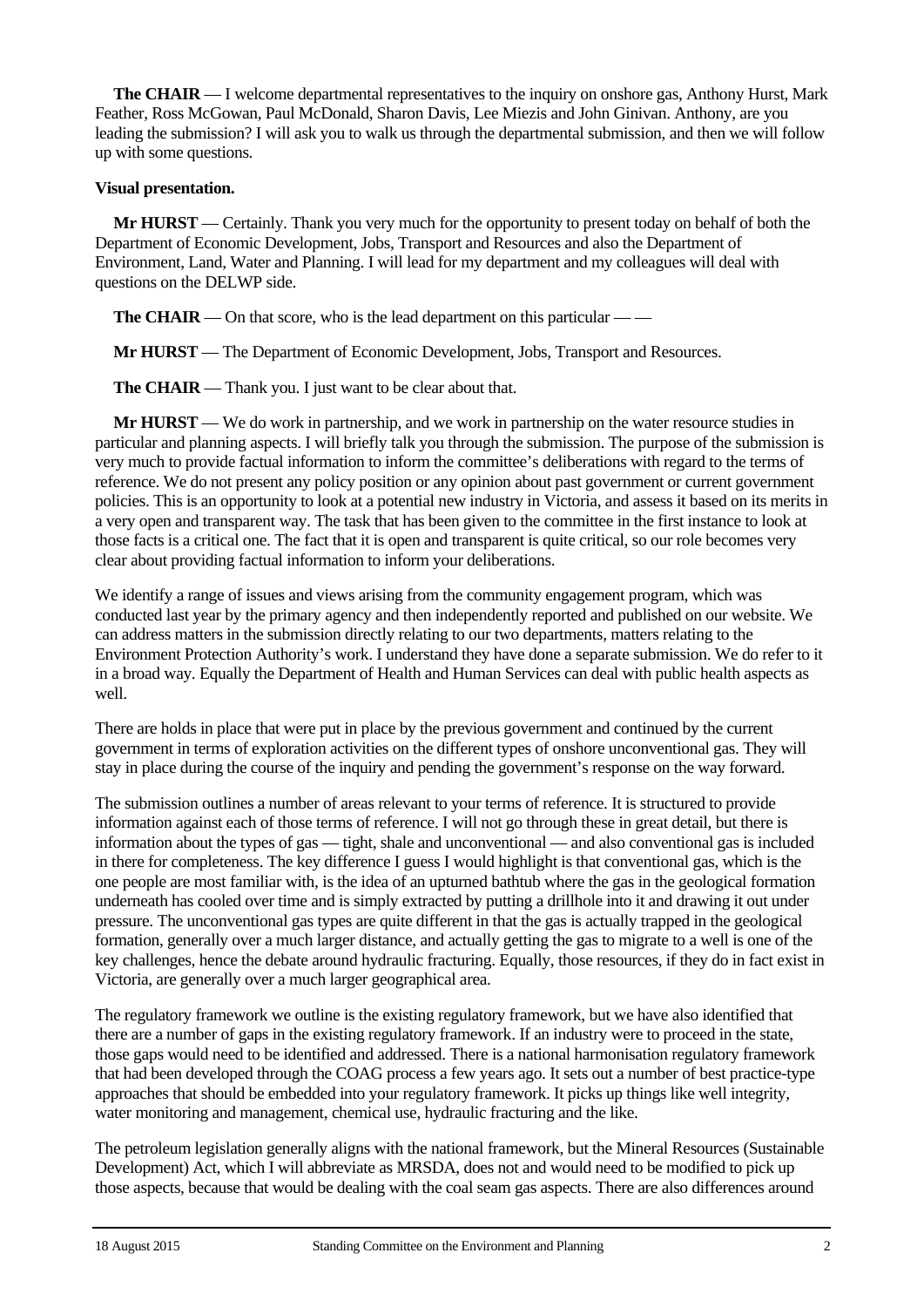the requirements for management plans and for community engagement, which would need to be equalised to some degree, and there is probably merit in that in its own right. Both acts provide for issuing licences with the three stages of exploration, retention, and mining and production. I will not go through that in detail unless you require it. Each activity requires a separate licence. Native title must be settled. The licences must be advertised publicly, and feedback must be considered by the regulator in making decisions to issue those licences.

Prior to work commencing, a licence gives you an exclusive right to explore, retain or produce a resource; however, to do any work on that licence you need to get separate approvals, a well operation management plan and the like, wherein conditions can be applied depending on the risks that are identified and what needs to be put in place to deal with those risks. There are also a number of other statutory approvals and referrals that are outlined in the submission. I understand that my DELWP colleagues presented specifically on the water framework at their last hearing appearance, so I will not go into great detail about that. I am sure they are happy to take any questions. A number of other pieces of legislation need to be considered in a number of referrals that go through that process, so it is a pretty rigourous framework at the moment.

There is also the arrangement for the independent expert scientific committee, which has a role under the commonwealth legislation that the states have signed up to on the east coast in terms of any referrals requiring an environment effects statement to be referred to that committee for advice. Then there are EES and planning permits. There is a landholder consent and compensation arrangement, which is quite an important aspect. It certainly comes up in community engagement activities and what the rights are.

The key difference I would probably highlight in terms of unconventional gas is that unlike a discrete mined resource that might be on one property or even possibly a couple of paddocks, where you are dealing with one or maybe a couple of landholders, in the case of unconventional gas, because of the wider geological spread, it brings a lot more landholders into play and therefore a lot more community interest — and fair enough.

Community engagement plans — there are requirements in the MRSDA for that. Rehabilitation plans and bonds — there is legislation before the house at the moment to do with improving transparency in the performance of regulatory work plans and the like. That is in the MRSDA. Then there is an enforcement and compliance regime to underpin that.

The national harmonisation framework I have mentioned. Again, that is about giving some certainty for the community about the various jurisdictions while they go about doing their jobs and equally for the industry some certainty about how they will invest. It reduces some of the overall complexity for landholders.

There are four focus areas, which are quite critical. Well integrity and aquifer protection is quite critical to the safeguards that need to be put in place to extract gas out of the ground. A number of the safeguards, I might just quickly mention, are quite similar to water bores. Effectively you are drilling a bore into the ground through multiple layers, including aquifers, and the integrity of the well is quite essential to it. In the water case you are taking up water; in the case of gas you are taking water and gas. Water management and monitoring naturally flow from that. It is important. Hydraulic fracturing and chemical use — there are different acts there. Conditions can be applied as an interim measure if that is seen fit by the committee as a recommendation and/or in the government's response, but probably you would want to move into a legislative framework in the longer term.

The submission outlines the prospectivity for the different types of onshore gas, essentially where there is a sedimentary basin where materials have been washed off the landscape over time and accumulated with dead plants and animals. Basically that is where you will find potential gas. Whether it is of a commercial scale is unknown. The areas in green at the bottom of the screen in Gippsland and the Otway Basin areas are probably the ones where we have better information about the geological formations of the gas. Areas up around Wangaratta and Numurkah, running down from Murrayville to the south-east towards Hamilton and also up around Cullulleraine on the Murray — a lot less is known but we do believe there are sedimentary structures there. Paul McDonald with the geological survey could provide more information about that, if you require more information. There certainly is not to our knowledge any commercial gas reserves that have been identified at this point in time.

In terms of the environment, land productivity and public health, I will not go into the public health aspects but there are a number of environmental risks. There is a detailed description in the table of a number of risk factors, and potential risk mitigation measures are aired there. Each of those would need to be dealt with. Clearly the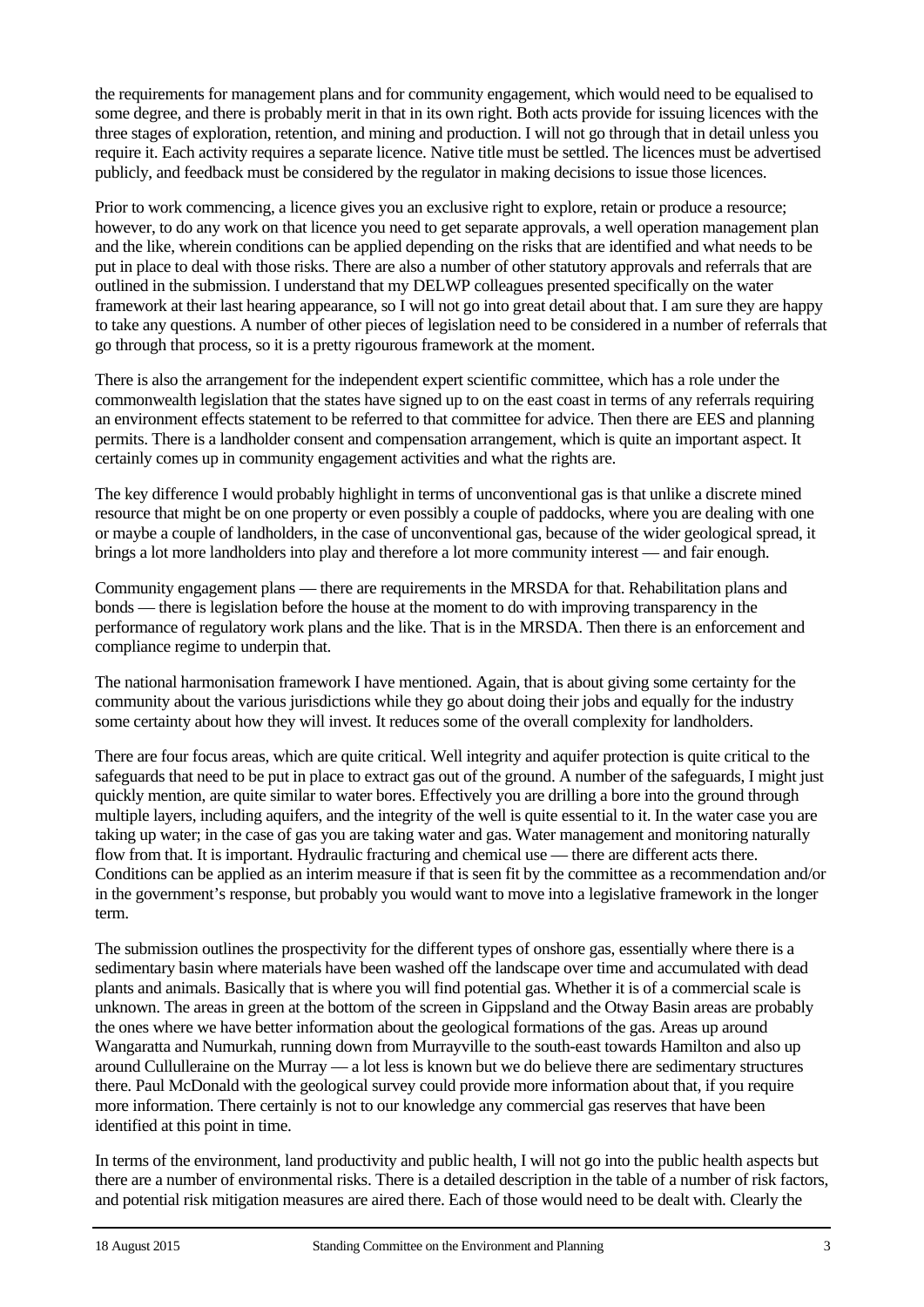risk to water resources, greenhouse emissions and risk to land productivity are at the forefront of the public's mind, and fair enough.

Water science studies. I will just highlight that this is a first-pass assessment at a regional scale for the Otway and Gippsland basins. They do not go into certain things; some things are out of scope and we need to do the first-pass assessment to identify what the impacts might be, what mitigation measures might need to be put in play, and then what the residual impacts could be, so it is a broad-scale assessment. It looks at four elements aquifer depressurisation; chemical contamination with hydraulic fracturing; reduced seismicity, so earthquakes and tremors; and land subsidence. The latter is certainly an issue from the public's perspective in parts of Gippsland, particularly down near Seaspray. Then there are a number of out-of-scope issues like physical amenity, fugitive gas emissions, water quality, air quality and a number of other factors, which are listed in the submission.

Without solid baseline data it is difficult to identify the potential impacts on a wider range of environmental aspects, but certainly there are risks there to habitat and biodiversity loss, soil degradation and contamination with greenhouse emissions. Many of those factors are associated with any industrial or other types of land use development, and each of them need to be identified and addressed, as would be normal practice.

Coexistence is obviously critical, as I mentioned before, to landscape-scale activity, and therefore it brings a lot of things into play. It is a Crown-owned resource and legislation requires consent and compensation. There are some quite significant concerns raised in The Primary Agency's report on community engagement. For example, the feedback from dairy farmers. There is an interest in the development of the resource but equally a need to protect the integrity and perception of the product, particularly for baby formula into Asia, which is quite critical. There are potential positive and negative impacts for regional communities. If we look at some of the examples in Queensland, people point to positive aspects, but then other people point to the negatives town becomes really busy; other people say it is a hive of activity.

There are information asymmetries between landholders and companies. Landholders have a busy day job to do running a dairy farm, grazing or whatever, and companies have more time, I guess, to focus on their specialised area. The information exchange is quite critical. That has certainly come out in Queensland and New South Wales as an area of focus, and we have highlighted that.

Contribution to Victoria's energy mix. My colleague Mark Feather from energy policy can provide more guidance on that if you require, but basically Victoria is self-sufficient — the east coast is self-sufficient until 2030. The potential impact on our energy mix is unknown at this stage, in part because we do not know whether or not there is a commercial resource to extract. The extent that it might displace thermal production from coal-fired power stations is also unknown, and therefore the impact on greenhouse gases is unknown as well.

We have identified a number of knowledge gaps, certainly building on the work we did on prospectivity and water science. We have identified quite a few around there. The fundamental question is: is there commercial gas there? The way to find out traditionally is through commercial exploration. Taxpayers tend not to fund that type of work. The work we do through the Geological Survey of Victoria is focused at regional-scale precompetitive work, which is understanding the broad geological landscape. The understanding of those formations, the characteristics of the coals or the tight formations and the like is generally poorly known. Hydrogeology moving through it, so the groundwater, and the human health and the wider impacts. The actual risks are quite dependent on the circumstances. A lot of that arises from the geological formations.

There has been a lot of work done interstate and elsewhere by previous reviews and the like — the US EPA, the Reith report and the New South Wales chief scientist are well worth a read to learn from those things. I think that might be the end of my slides. As I have indicated at the bottom, it is unclassified because it is all open and keen to inform the discussion.

**The CHAIR** — I thank you for that submission and for the detailed submission that has come from the departments. I have a number of questions. Some are about work that may or may not have been done, so I want to understand the base of information that we may have to work from. I suppose the prior question is: there were a set of Premier's guidelines put out in 2002 about submissions — and I am just trying to understand the background to this submission — that seek a process to ensure the submission reflects government policy and arrangements. I am presuming that this is prepared pursuant to those guidelines.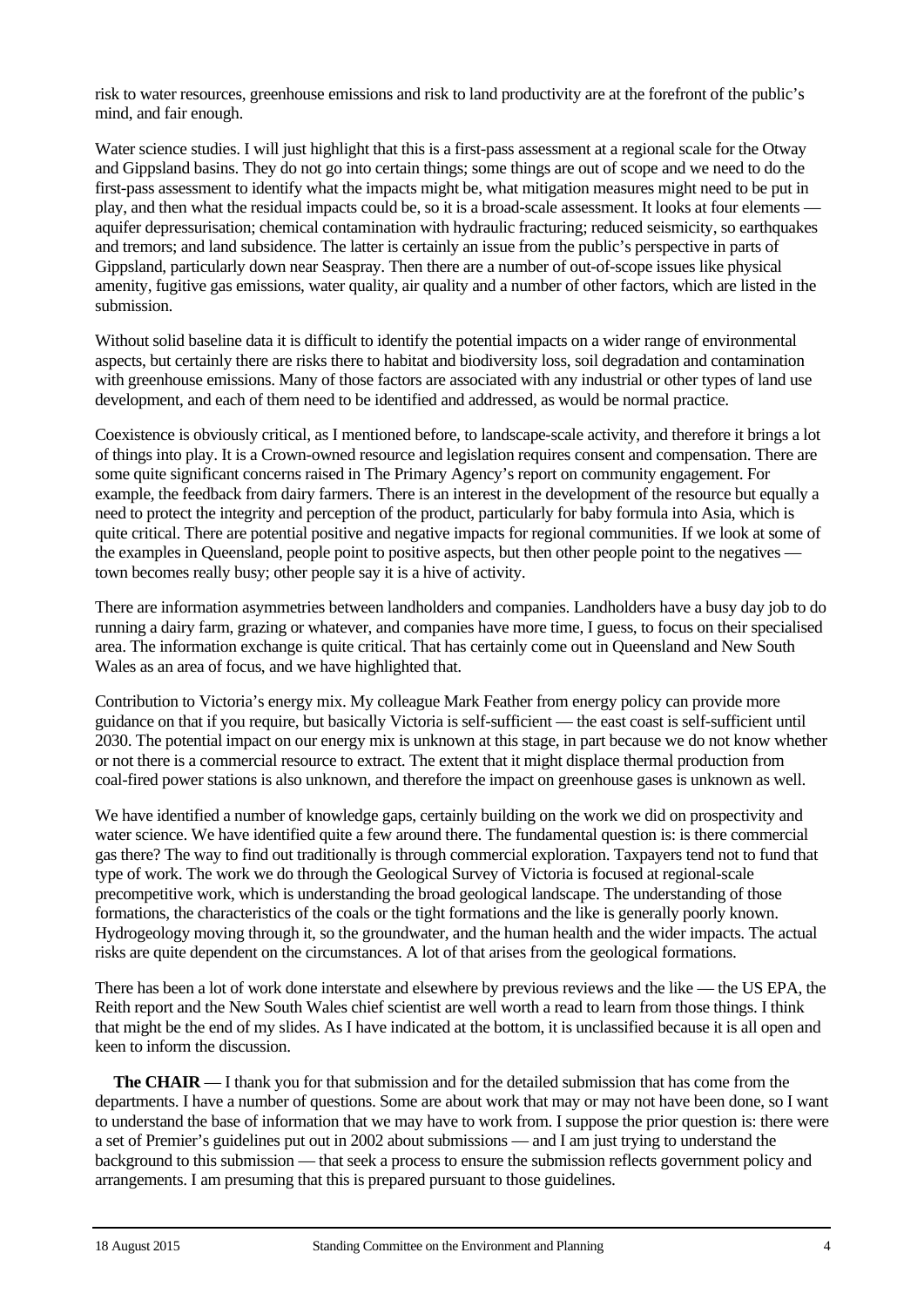**Mr HURST** — I have not looked at those guidelines. We have prepared it as an interdepartmental submission, so it is not a government submission as such. It is a departmental submission bringing together information to provide factual advice to the committee to inform its work.

**The CHAIR** — So it is not presented pursuant to those guidelines — —

**Mr HURST** — I could not confirm whether that is correct or not without looking at the guidelines and the submission, but it is certainly not something that I looked at in putting pen to paper.

**The CHAIR** — So it has not gone to cabinet is the essential point; it is purely a departmental document.

**Mr HURST** — The document did go to cabinet.

**The CHAIR** — Okay, so we might want to see whether it was prepared pursuant to those guidelines. My point on that is that those guidelines seek to harmonise the views of departments, if I can put it fondly. Consequently there are often varied views within different departments, and I certainly would seek to see the initial submissions of the different departments so that I can understand their positions. You can take that on notice. The second point is I just want to understand with respect to the national harmonisation arrangements from COAG, is there a financial incentive involved there? Did the COAG arrangements have some bonus or transfer of resources to the states where they followed with that harmonisation?

**Mr HURST** — There was an incentive to sign up to the national partnership agreement on major coal mines and coal seam gas, which the state of Victoria did sign up to, and that led to a payment to the state of \$10.13 million, which we have used in part to date for the community engagement program and the water science studies.

**The CHAIR** — Is that funding now exhausted?

**Mr HURST** — No.

**The CHAIR** — So there is still additional — and what quantum is still to flow there? Again, take it on notice if you do not — —

**Mr HURST** — I will have to take it on notice. Myself and Sharon Davis co-chair the project control group looking at the delivery of the water science studies that have just been published. We still have some closing-out exercises to do to finalise all the accounts.

**The CHAIR** — Another couple of points coming directly out of the submission: it looks in certain spots at landowner consent and compensation arrangements. Has the department or another department in government done any costing of changing those arrangements? Some have talked about vetos and other arrangements and a variety of mechanisms. Has there been any costing done by the department as to what that would mean to the state?

**Mr HURST** — Not to my knowledge. We did some work under the previous government in the lead-up to that release of an earth resources statement, which was put out late last year, which looked at coming up with more of a commercial consent type approach. It came out of advice from the minister's advisory council on earth resources, but it did not progress further than the development of simple principles.

**The CHAIR** — Whatever is available there would be very helpful to understand what work has been done or not been done.

**Mr HURST** — Sure.

**The CHAIR** — The other point that I was interested in is the gas commissioner, which is referred to in a number of places. Has there been any modelling done in the department or elsewhere in government about a potential use of a gas commissioner of the Queensland type?

**Mr HURST** — Not in the current term of government, to my knowledge.

**The CHAIR** — Previously?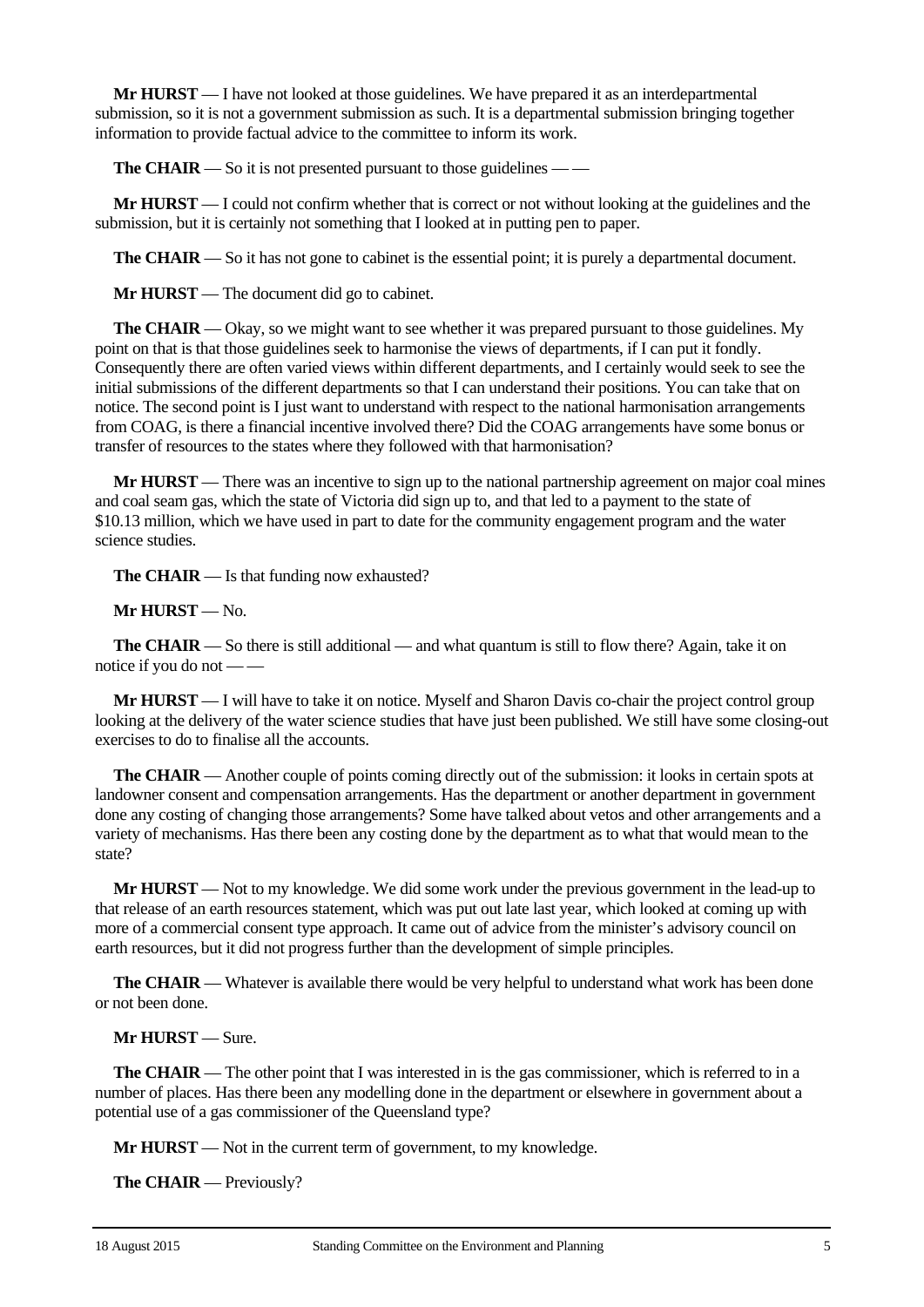## **Mr HURST** — Yes.

**The CHAIR** — Yes. I would certainly seek, if that information is available, to see some of that made available.

**Ms SHING** — Thank you, Anthony, for presenting on behalf of everyone who has contributed to the making of this submission and for all the work that has gone on behind the scenes to have this occur. I am interested in the reference that you made to information asymmetries and to the nature — the polarising nature in many instances — of this subject matter in the community insofar as communities that may be directly or indirectly affected, specifically the Gippsland and Otway basins, and how far we have come since other reports on this subject matter have been issued — for example, the Reith report which you referred to and other assessments of those asymmetries and of the community sentiment and general opposition to any introduction of an unconventional sector. I am interested to hear more about the areas of concern that you have outlined at part 5 of the submission and the extent to which that may have changed, softened or indeed become more galvanised since, for example, the issuing of the Reith report.

**Mr HURST** — On the information asymmetry one, the key thing comes down to skill, if you like, and knowledge. So landholders obviously specialise in the productive use of their land — and I will focus on farming in this case rather than other landholder uses. Being busy every day doing their jobs wells and the like, but when it comes to someone else coming onto their property to do an activity that they have a right to over that property, some property owners are not particularly familiar with that rights structure to start with — the fact that the Crown owns the resource on behalf the community and that someone can enter and do certain works on their property.

There are provisions in the legislation to provide for dispute resolution and compensation in the event that dispute resolution requirements are there, but I guess it is a bit like a tenancy arrangement where the landholder has certain expertise and capabilities and you have tenants with various capabilities as well, and what governments have done in the past is try to equalise that by putting good information out there.

The Victorian Farmers Federation in partnership with the Minerals Council of Australia have developed guidelines that have been working quite well in recent years in order to provide information to both explorers and/or mining companies and also to landholders so that when it comes down to just working out a land access agreement, the type of activities explorers are going to do, when they are going to access, how they are going to treat watering points and opening gates and all that sort of stuff, the landholder knows what it is that they are entitled to ask for and expect to be in an agreement and an explorer is actually up-front and honest about what those requirements are. Good information leads to much better understanding and arrangements.

**Ms SHING** — Just on that point, we heard evidence in the course of this inquiry from a company that was interested in moving from exploratory drills through to extraction that they were given instructions from a government department not to meet with or engage with the community in a consultative process around drill sites, locations and processes involved from there. Feel free to take this on notice, but are you aware of any department that has issued such instruction or been involved in providing advice to any operator or putative operator about not consulting with communities around these processes?

**Mr HURST** — Not to my knowledge.

**Ms SHING** — Okay. If that could be checked and confirmed and provided on notice, that would be very helpful. Thank you.

**Mr DALLA-RIVA** — Thank you for the presentation again. I am just trying to get some clarity, really following on from the Chair's comments. As you are aware, the terms of reference for the inquiry are fairly lengthy and there are many people on this inquiry who are trying to get an understanding as to the opportunities that may present or the risks or a whole variety of different issues. Your submission is fairly bland in the sense of where it is at — it is very factual — having read through it before. Are you aware of the South Australian inquiry that is underway? The South Australian Parliament has an inquiry on unconventional gas — —

**Mr HURST** — In broad terms, as we are with what is happening in Queensland and New South Wales, but our focus is very much here.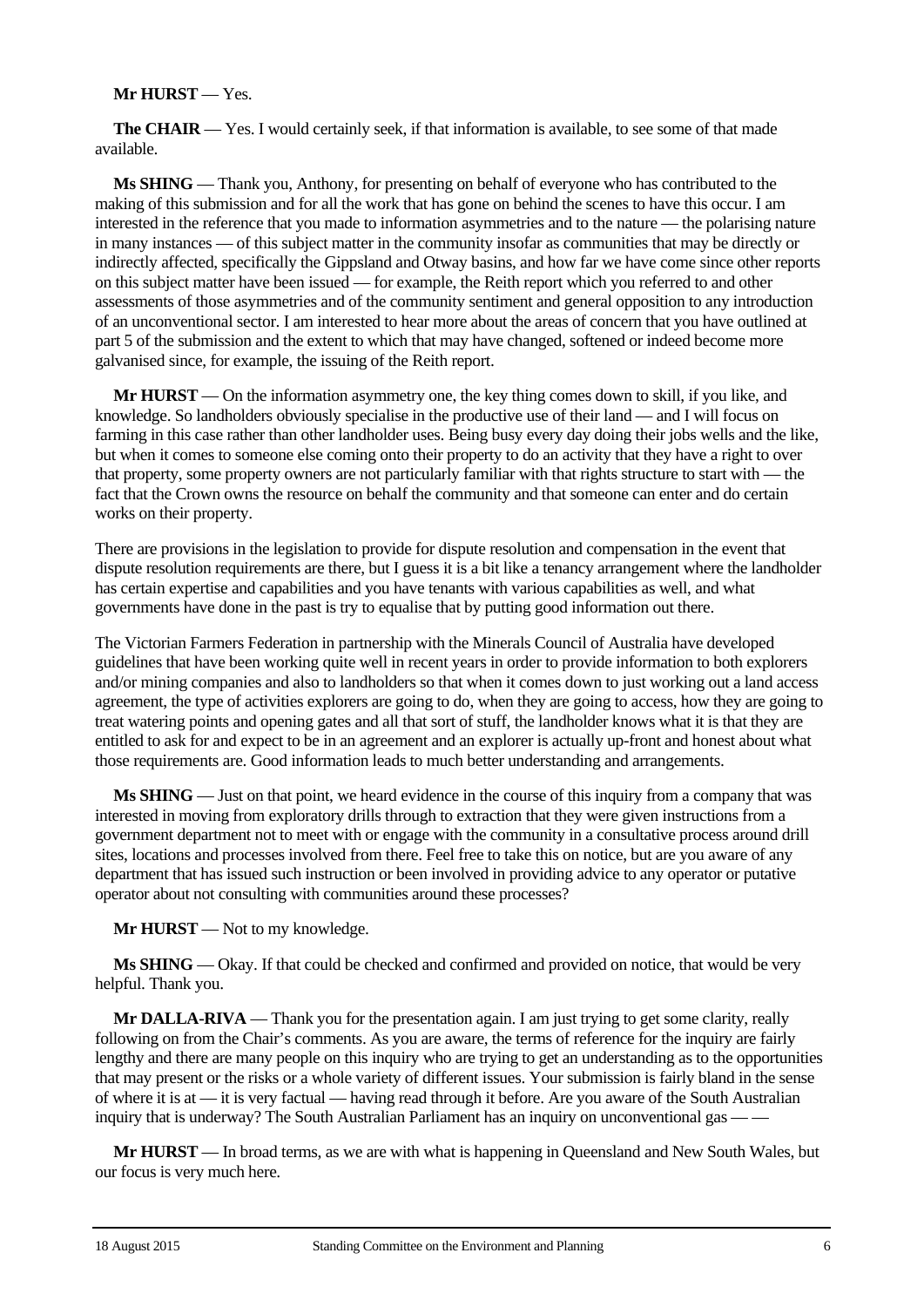**Mr DALLA-RIVA** — On South Australia, you agree that there is an inquiry there — an upper house inquiry?

**Mr HURST** — My understanding is there is an inquiry of a sort.

**Mr DALLA-RIVA** — Are you aware of the government's departmental submission?

**Mr HURST** — No.

**Mr DALLA-RIVA** — Are you aware that they said, 'Go ahead with it'?

**Mr HURST** — No.

**Mr DALLA-RIVA** — Are you aware that in New South Wales there was an inquiry?

**Mr HURST** — Yes.

**Mr DALLA-RIVA** — Are you aware of what the government departmental position was?

**Mr HURST** — In broad terms, yes. It is published.

**Mr DALLA-RIVA** — And what was that?

**Mr HURST** — In terms of the strategic resource planning approach, the treatment of existing licences, including some exit arrangements -

**Mr DALLA-RIVA** — 'Go ahead'? It was basically, 'Go ahead', in simple terms?

**Mr HURST** — No, I would not describe it as 'Go ahead' in simple terms. It is almost a resetting. That is probably the way people describe it best — that they are where they are but they want to reset and start again in some places under a different set of arrangements.

**Mr DALLA-RIVA** — Yes, but 'Start again' is basically 'Continue 'in a different framework.

**Mr HURST** — Reset and start again.

**Mr DALLA-RIVA** — Reset; okay.

**Mr HURST** — Again, I will not try to substantiate or justify the New South Wales position.

**Mr DALLA-RIVA** — No. Are you aware that there is an inquiry in Western Australia?

**Mr HURST** — Not in the details, no, but I understand that the Western Australian government is looking at issues around onshore gas. Certainly the Queensland government is as well.

**Mr DALLA-RIVA** — Are you aware of the government departmental submission to the Western Australian inquiry?

**Mr HURST** — No, I am focusing very much on Victoria.

**Mr DALLA-RIVA** — It is just interesting that there are different inquiries in different states. The government departments have set forward a position. You have presented today without a position. It is difficult for us as a committee to form a view if we are not guided by the independence of the department as to where you see it. So I question whether you being here gives us further assistance. Do you have anything to say to that?

**Mr HURST** — Sure. Both the previous government in Victoria and the current government of Victoria essentially asked us not to do anything that pre-empts a government decision — it is a policy decision which is the domain of the government to make. Our role has been, under the previous government, to conduct or enable the conduct of the community engagement program to get people's views and to conduct the water science studies; under the current government it has been to assist the establishment of the inquiry and also to provide a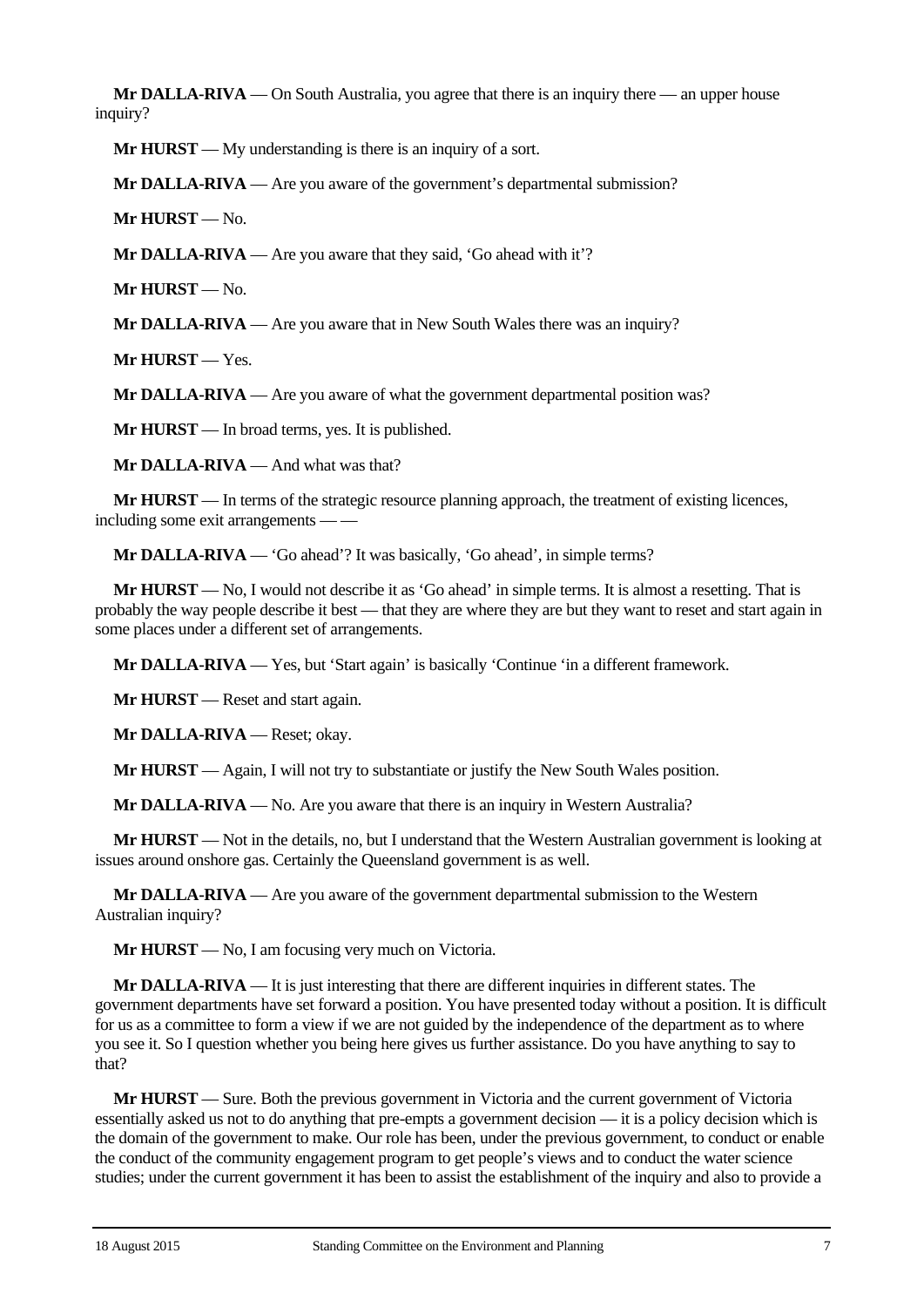submission at this point in time. It has been very much one of informing the decision-makers on how they might go about making a policy decision.

**Mr DALLA-RIVA** — How do you inform a decision-maker if you are not yourself giving a view either way?

**Mr HURST** — We have been asked not to move to that stage at this time.

**Mr DALLA-RIVA** — Who told you that?

**Mr HURST** — Under the previous government, Minister Northe at the time and prior to him Minister Kotsiras. Under the current government it has been a reaffirmation of the moratorium on gas exploration and the like, and for us to be cautious not to pre-empt any government decisions.

**Mr DALLA-RIVA** — You have named the previous ministers; who are the current ministers who told you?

**Mr HURST** — Minister D'Ambrosio. The government's policy is to establish a parliamentary inquiry into unconventional gas, to hear the evidence, to hear from the scientists and to hear from the community in a transparent way. That is the policy position as I understand it. We are not in the position to drive an industry. We are very much under instruction to provide factual information.

**Mr DALLA-RIVA** — Thank you.

**Mr LEANE** — That was fun — a conspiracy that leads you back to your government, Richard. You brought up a slide  $-I$  think it was in chapter  $2$  — that started with obtaining a licence and then it stepped through other measures. I do not know if you can bring that up. While you are looking for that, Mr Hurst, in the context of the evidence we have had, some people believe there are competing natures against certain industries as far as there could be a risk to industries such as agriculture or tourism comparative to an onshore gas industry. To start with, the Shaun Leane Gas Company comes to the Victorian government — the department — and I want a licence to explore if the gas is there. What does that cost me? What does that cost my company?

**Mr HURST** — I might pass to my colleague, Ross McGowan.

**Mr McGOWAN** — I do not have the figures in front of me, I am afraid.

**Mr LEANE** — So you will take that on notice?

**Mr McGOWAN** — On notice, yes.

**Mr LEANE** — Okay. And you stepped through that once I want to go a step further, to extraction, there are a number of other steps. There are a number of other licences, I understand, that I need to obtain, and a number of other regulations, and in different departments — as in planning and so forth — I need to jump through the hoops, so that obviously will cost me, as Shaun Leane Gas Company, X amount of money. Then as far as royalties to the state government, I find gas and I want to extract it. What does that mean as far as royalties to the state government? I know that you stated that it has not been confirmed that there are any commercial deposits that we know of, so if the answer is 'There are no commercial deposits', does that mean because there is no extraction there are zero royalties? Is it as simple as that?

#### **Mr McGOWAN** — Yes.

**Mr LEANE** — Okay. If you want to take that all on notice so we can have a good understanding of what that actually means in dollar terms comparative to what other industries are supplying to the state government and adding to the whole economy.

**Ms BATH** — Thank you, lady and gentlemen, for your submission today. As I have been listening over the course of the last few weeks and months on this inquiry, we are interested in the facts — we have been delving into them and your submission is chock-a-block packed full of them. I guess we are also very keen to understand, or I am, what is happening under the earth, so what is happening in terms of our aquifers, the geology, the hydrology and whether there are seams of coal seam, tight and shale. Probably about six weeks ago there was seismic testing along the roads of Gippsland; as I drove along it was evident that that was happening.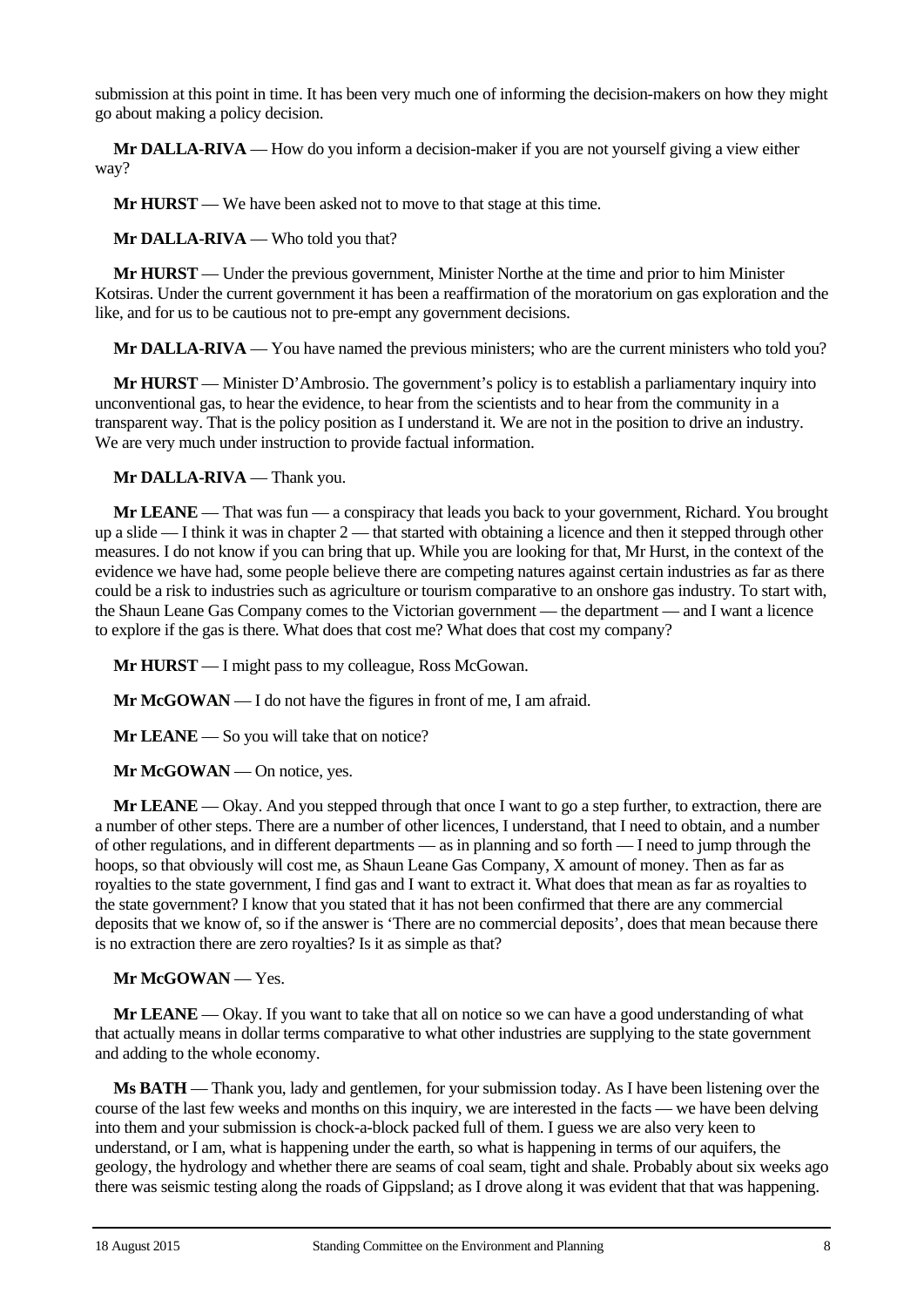I am interested to know what the results were from that, what it can tell us about the facts about what is happening under the ground and so forth.

**Mr HURST** — Thank you for that. I might pass to Paul McDonald, the director of geological survey to answer that, if that is all right.

**Mr McDONALD** — Thanks for the question. The Geological Survey of Victoria's job is to understand the geology of Victoria. When we were looking at this, the Gippsland and Otway basins in particular, for the water science studies, there are areas in the Gippsland Basin where there has been little previous exploration, so there was little data we could draw on to help us with the studies. That was particularly evident around what we call South Gippsland — around Leongatha, Mirboo North and down to Inverloch — where we just had very little exploration data in the form of drill holes and very little exploration data in the form of geophysics, like seismic surveys. We did not even have the basis for the gross structure of the geology — what geological units are there, how deep they are, if they are fault-bounded — basically no fundamental geological knowledge.

Part of Geological Survey of Victoria's work is to obtain that fundamental geological knowledge from which we can then build an understanding of how that part of the world was put together. In other parts of the Gippsland Basin there had been previous exploration in the forms of good-quality seismic and good-quality drill holes, which actually gave us some information about the subsurface. Equally in the Otway Basin there has been a period over decades of onshore activity when it comes to exploration, so we did have a good dataset to draw from. That is definitely why we concentrated both on the Otway and Gippsland basins and did not concentrate on the Murray Basin, which was further north.

**Ms BATH** — I guess I am looking for what you have found. What are the results?

**Mr McDONALD** — So far the fieldwork of the seismic survey has been completed, and that data is currently being assembled and the tender is going out shortly to the market to process that information. We have acquired the data to both reflect deep geological structures, which is trying to work out the gross structure of the basin, as well as shallow information — when I say shallow, I mean the top 1 kilometre — to help us understand more about the geological layers that might host and do host the aquifers. So we have put that tender out to the market. It is underway already and it soon will be with our partners at Geoscience Australia, which is a federal body in the department of industry. We expect those results to come back to government in February or March next year. It is quite a huge dataset that we are collecting over a very large regional area, and that data will be processed over the coming months.

**Ms BATH** — It is a shame that we cannot tighten the time frame in order to be able to see this during our inquiry, because I think it is very important that we are able to have a greater understanding. I am assuming that that is not possible.

**Mr McDONALD** — No, the data is quite complex, and we have made it more complex because we have asked a lot more questions about getting the geological history and formations. That processing time will be what it is, unfortunately. But from a geological point of view, as the geological survey always does, our knowledge of the earth is always growing. In science in general, knowledge is always building. We are building on the current knowledge of the geology of Gippsland with a seismic survey.

**Ms DUNN** — Thank you for your submission, lady and gentlemen. I wanted to turn first to a slide you had up there that outlined a whole range of concerns and a list that spanned primary producers, landholders, traditional owners and community groups and talked about regional impacts both negative and positive, the competition for water and the information asymmetries, which of course Ms Shing dealt with in her question. I note that in your submission there is a small table in relation to impacts for local and regional developments that looks at the economic side of things. What I am wondering is: has the department done any modelling or analysis on the environmental or economic impacts on existing industries? I ask that question because time and time again as part of these hearings we have heard from a range of people who are part of a vibrant local economy and are now very concerned about the impacts that they may face. I am just wondering if there has been any detailed analysis into those impacts.

**Mr HURST** — The short answer is no, the focus was on the water science studies as a first pass, then the community engagement activity in order to actually understand what the range of issues were, report back to government at the time and now put it in front of the inquiry in order to form a view about where to next. So if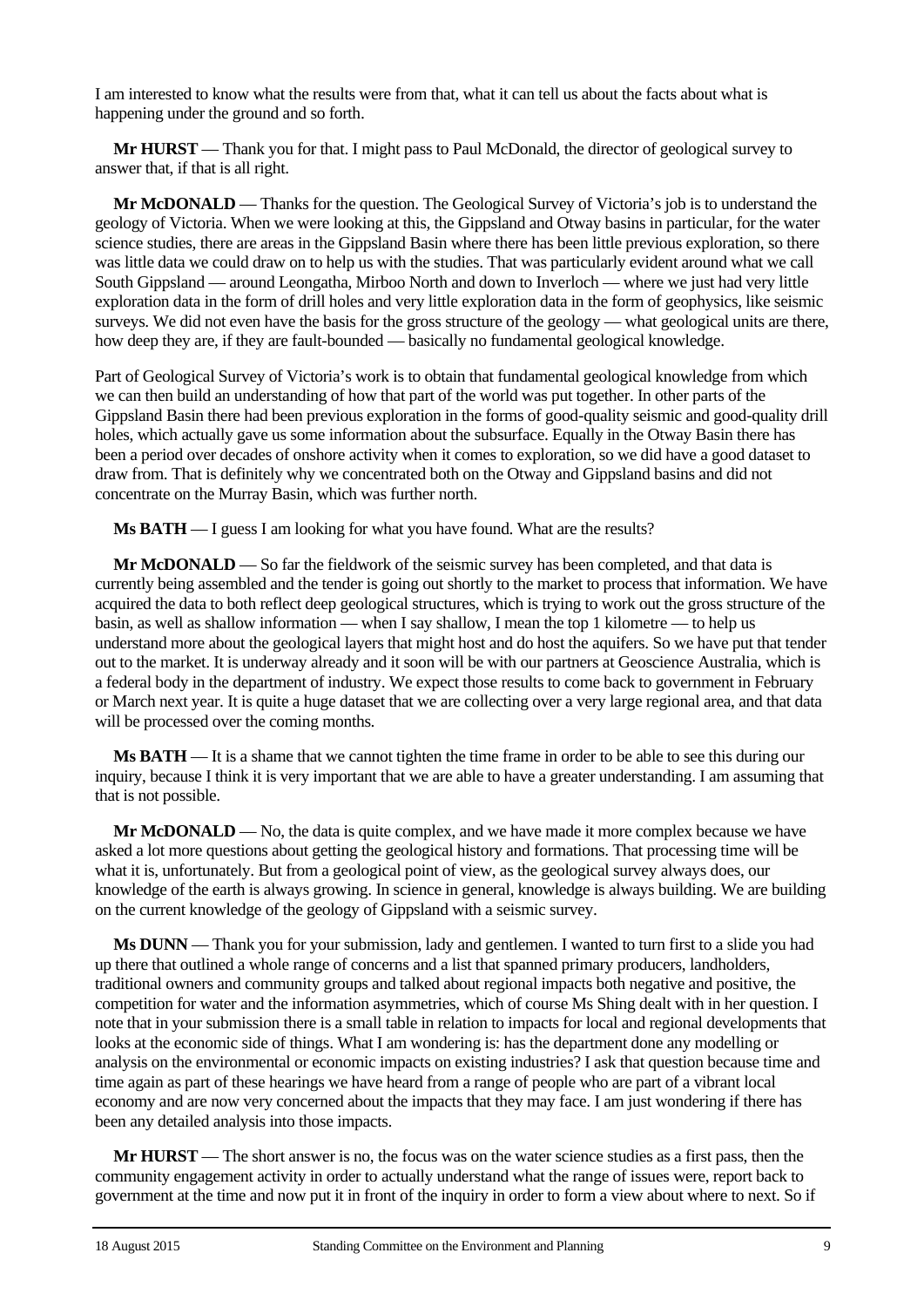there is a piece of work to be done, we will gear up to deliver it. If there is not to be an industry to proceed, then we will direct our time and effort to other quarters.

**Ms DUNN** — So is it a case of at the moment, given where we are in the process — I do not want to put words in your mouth — it is too early to do that sort of detailed analysis?

**Mr <b>HURST** — Until the inquiry reports and the government responds, yes.

**Ms DUNN** — Would that be the same in terms of looking at environmental and health impacts and doing some more detailed work around that?

**Mr HURST** — Yes.

**Ms DUNN** — In terms of — —

**Mr HURST** — Sorry, I might just qualify there. We will be in a position to inform government as part of our policy advisory role in the government's developing its response, but clearly until we have the benefit of the inquiry's report, so we know what we are responding to, it is a bit hard to anticipate the full range of it other than to identify the broad aspects, as we have in the submission.

**Ms DUNN** — It might require further work from you.

**Mr HURST** — Equally we are looking at the submissions that have come in. I am aware that you have 1600-plus submissions there. There are some interesting ideas there. We are open to those ideas, not just in terms of what that might mean for an unconventional gas industry, if one is to proceed or not, but more broadly there are ideas that are worth looking at that that the public is bringing forward.

**Ms DUNN** — Thank you for that. I am interested in the department's view on the monitoring agencies that are involved in terms of their capacity to monitor both short-term and long-term impacts. Do you have any views in relation to that?

**Mr HURST** — Certainly if there is to be a new industry that has specific characteristics to it, the department, from a regulatory practice point of view, would need to gear up to deal with that, but again it would be premature for us to jump into that space.

**Ms DUNN** — That is a fair call. Lastly, I am just wondering if the departments are aware of the actual chemicals that are used as part of unconventional gas operations and whether you are cognisant of the full suite of chemicals used as part of that process.

**Mr HURST** — There is certainly a broad range. The previous government introduced legislation to ban the use of BTEX chemicals — so your benzenes and the like — because of the health concerns. That is the addition of BTEX chemicals. There is a range of other formulas that companies have used overseas and interstate, some of which is public knowledge and some of which is commercial in confidence. We would need to understand that in more detail. We would take advice from the EPA and the department of health.

**Ms DUNN** — There are some there for which there is non-disclosure of what those chemicals actually are at this point?

**Mr HURST** — That is my understanding, yes, but again we do not have an industry producing. We are trying to access information from elsewhere.

**Mr RAMSAY** — I would like to put my question to Dr Davis, if I may, in relation to hydrology, particularly in the Otway Basin, which is of interest to me. The submission indicates that the studies show that impacts from depressurisation, hydraulic fracturing and the like are low in the Otway Basin, yet in your submission you indicate that fact in Gippsland it is high.

Barwon Water presented to us last week in Torquay in relation to their role and provided a submission. They were concerned that they are excluded from the decision-making process in relation to onshore and conventional gas exploration, given that there is the overarching Southern Rural Water governmental agency and because a permit is not required, they are sort of excluded from the mandatory decision-making. Barwon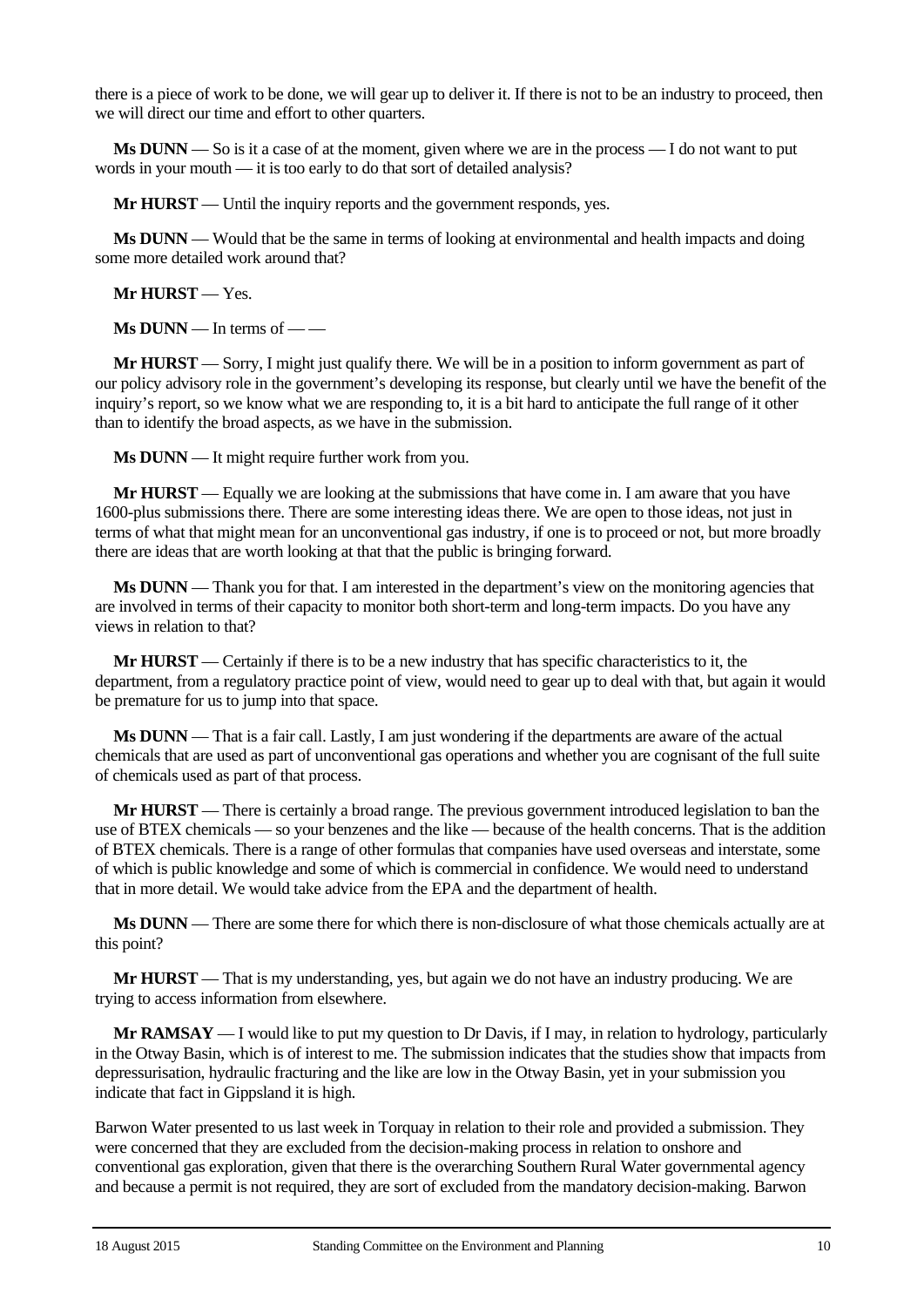Water has a significant and important role in managing the aquifers and bores, particularly around Anglesea and Barwon Downs, which provide Geelong with its supplementary water. A concern of residents in the Otway Basin is that they could well be contaminated by any onshore unconventional gas exploration. I have not read reports that indicate the risks are low in relation to potential tight gas exploration, which seems to be perhaps a more economically valuable way of extracting gas in the Otway Basin.

The question to you is: based on the studies, are you convinced yourself that in fact there would only be low impacts on the groundwater, aquifers, bores and the like in the Otway Basin in relation to potential unconventional gas exploration perhaps using the tight gas methodology on our water tables? I know the farming community are particularly concerned about potential contamination by the use of that method.

**Dr DAVIS** — Thank you for that question. You are specifically referring to the findings from the water sciences studies that have been mentioned a number of times and that formed part of the whole-of-government submission. That is right. The water sciences studies were really a first-pass regional assessment of possible impacts arising from the full suite of onshore gas. In the Otway Basin — and we looked across Otway and Gippsland — the focus of the way we looked at the hydrology side of things was looking from the perspective of potential development scenarios, so hypothetical development scenarios, and how that might impact on groundwater pressures.

Based on the information we have available, which is obviously imperfect, for potential theoretical development scenarios we looked at where that might occur down through the profile — that is, what do we know of where the gas might be? What do we know of where the water might be in that profile? Then we simulated using hydrological models how that might impact on groundwater pressure, and then we calculated from that whether an impact was high, medium or low. It is really important to qualify that it was a first-pass technical assessment, and it was really specifically through the lens of looking at aquifer depressurisation specifically.

In the context of the water sciences studies, what we found in the Otway Basin was that the tight and shale gas, from what we understand, is relatively distant from where the water resource is, and the simulation modelling indicated it was unlikely to have a significant impact on groundwater levels according to the method we use. But I would stress — and we are really clear about this in the submission — that it was a first-pass technical assessment and a broadbrush sweep, so I think it is important to consider the results in that context.

**Mr RAMSAY** — The concern would be that people will pick that terminology out of the science studies and perhaps suggest it is a position that the department might take that there is low risk in relation to potential tight gas exploration in the Otway Basin, given the science studies. Your answer is saying in fact that there is not an automatic relationship between the studies and what might be the reality in relation to impacts of tight gas exploration.

**Dr DAVIS** — I guess what I am saying is that the studies are based on a particular broad scale set of analyses — a regional-scale, first-pass assessment — and the results need to be interpreted in that context. What we have done is, to make sure that as much information is available and to enable that information to be interpreted, we have made sure that we have produced the two plain-English synthesis reports, which hopefully are a more effective communication tool, but also all the technical reports that sit below that. The information is there, it is transparent and people can access the science that underpins that, so it can be interpreted in that context.

**Mr YOUNG** — Thanks, guys, for your submission. In reading through it, chapter 7 is about knowledge gaps in what we know about the whole thing, and my question relates to what work the department is doing to actually fill those gaps. If you could give us a couple of examples? I know you have already talked about it in a few answers to previous questions. But also, are there any of those knowledge gaps that cannot be filled without resuming exploration activities?

**Mr HURST** — I will take that one. There are two parts to that. There are gaps in the regulatory framework. As I have mentioned before, the national harmonisation framework identifies those key areas around well integrity and the like — water management, hydraulic fracturing — that would need to be put into the MRSDA act to deal with coal seam gas. Those components are largely aligned in the petroleum legislation. Then when it comes to knowledge gaps, the water science studies and also some other work we have done has identified a range.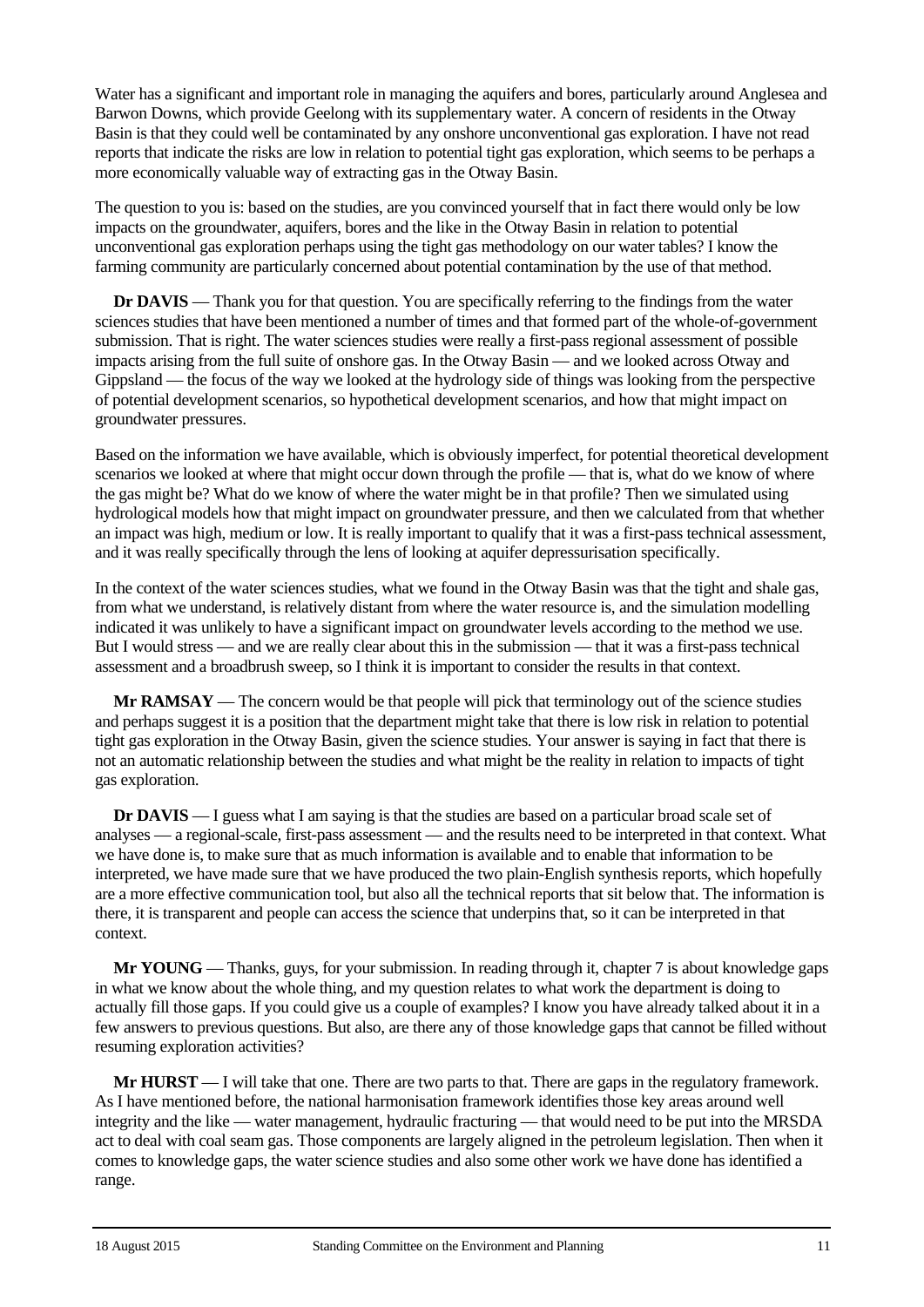If I take you to page 52 in our submission, there is a list there of things like the permeability of the seal rocks, so the overlying rock layer and its integrity in terms of preventing the movement of water or gas through it is quite a critical one, because it gives you an idea of how fluids are going to move underground. The delineation of the gas resources. We have quite limited information in some areas about the geological formations, so where things might move under the crust. The composition of some of the materials themselves and whether or not you would actually need to use hydraulic fracturing in some of the structures is unknown — and the only way to find that out is actually to do direct sampling of those structures and understand it.

The relationship between groundwater and draw down and river levels and aquatics ecosystems — there are number of flow-on effects there that we have not covered, again because it is a first-pass assessment. And the sort of mitigation measures you might put in place to offset water supply to farms, or something like that, the studies assume that for consumptive uses those things could be technically offset, cost has not being considered — that is an investment decision. In terms of offsetting the impacts on aquatic ecosystems, that is a larger task to understand because of the volume of water, the timing of the water and the quality of the water that is involved, and the potential treatment and transport methods that might be involved. So there are a number of gaps around that.

There are also gaps, if you are going to apply a multiple land use framework, to get the information that needs to be fed into it so you understand what the issues are, what the trade-offs are and how you are going to actually try to work out any synergies and/or deal with any negative impacts. There is a whole piece of work around that. At the moment, until you know where the gas actually is and if it is of a commercial scale, it is very hard to focus in on an area and say, 'Right, that is where it is going to be. We will now work through this range of factors and actually put the material up to make an informed decision about it'. We are right back to square one in terms of understanding the geology, the prospectivity and the broader environmental factors.

**Mr YOUNG** — Can that be achieved with the moratorium still in place?

**Mr HURST** — Some parts can. We can do certain elements on the precompetitive side on the geology such as the seismic survey in South Gippsland is filling a gap — but in terms of actually understanding what is in the ground, ultimately it requires drilling to get the geological information, the geotechnical information, and it would probably require boreholes to test the permeability of the source rocks. That is a large cost and taxpayers will be paying for it.

**The CHAIR** — We have sufficient time so I am going to go around again, but we might do it in reverse order.

**Ms DUNN** — I am interested in what sort of oversight the department might have in relation to projects under licences and permits issued by the department. How does that work in terms of your role in oversight?

**Mr HURST** — I might pass to Ross McGowan as ED of earth resourcing regulation.

**Mr McGOWAN** — The process by which we oversight the industry is one based on risk. We will look at and categorise each particular site and each activity. We will categorise the risk that is associated with those particular activities. We will also look at the requirement for work plans and extract conditions on particular licences to satisfy ourselves that all of those matters that we are concerned about will be addressed. And obviously in the permitting process prior to the allocation of licences there are a range of referrals that will be undertaken to other agencies to ensure that they are comfortable with certain activities that might be going to be undertaken. There is also the environment effects process that will be undertaken if that is required under the planning act. So a range of activities are put in place to satisfy ourselves. Then we have an inspection regime based on risk, as I said, looking at those areas of risk which we believe need to be looked at. We would modify and undertake our audits and inspections according to the risk that is categorised on a particular site or activity.

**Ms DUNN** — To follow on from that and to try to understand that inspection regime, if it was assessed that a particular operation has a high risk, what sort of regime would be in place in comparison to a low-risk operation? I am trying to understand the difference in the two profiles.

**Mr McGOWAN** — It would depend on what particular activity is being undertaken, but it might mean that we have more regular inspections, more regular audits, more regular monitoring — so environmental monitoring. We may call on the Environment Protection Authority to also be involved. The regulatory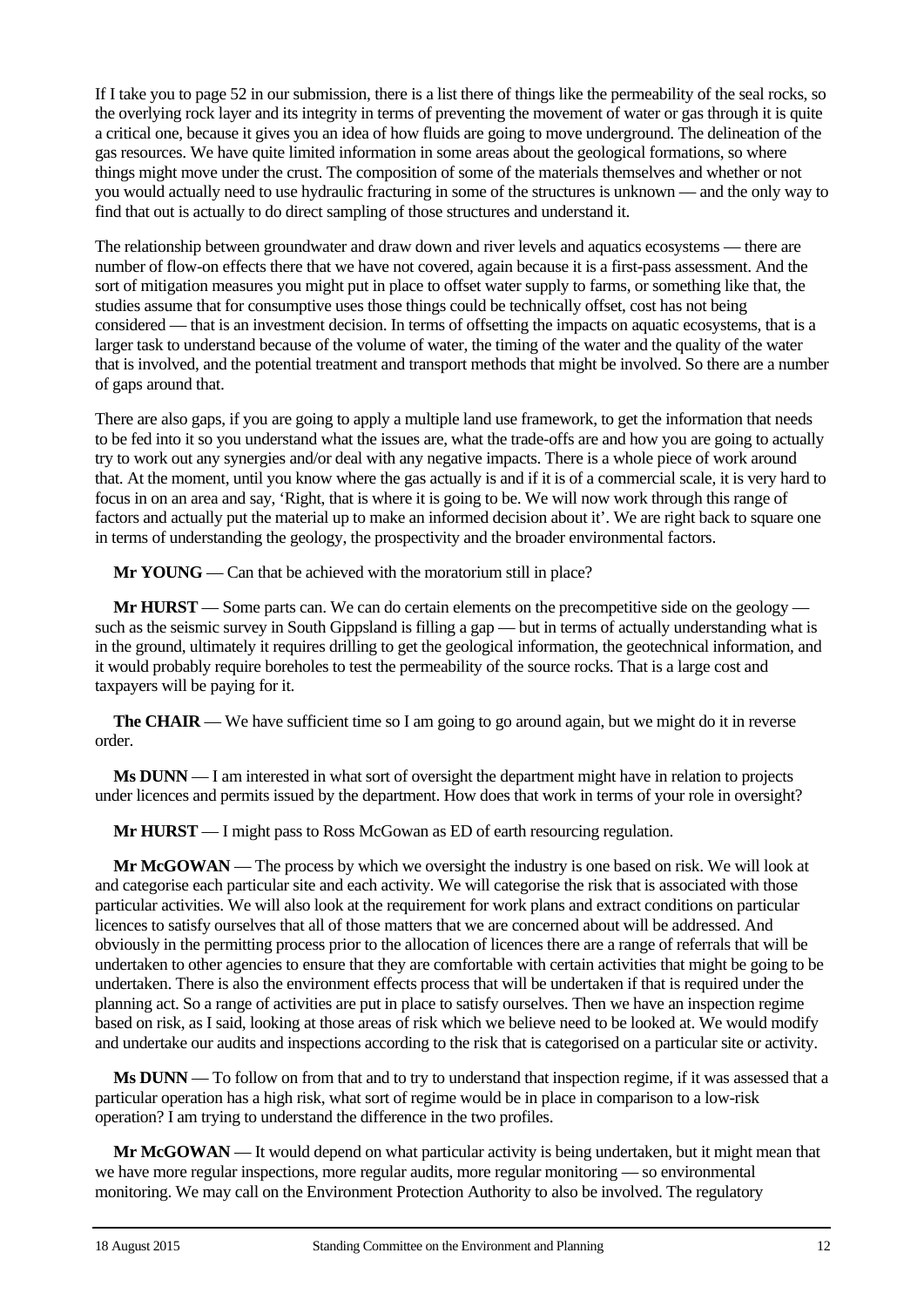environment is quite a complex area. We also work closely with WorkSafe on the worker health side of the business. We try to work collaboratively together to ensure that not only are the environmental impacts controlled but also the workplace is a safe workplace.

**Ms DUNN** — Thank you for that answer. In terms of a more regular inspection and audit regime — I know it is hard to say when you do not actually have a specific example to draw from — if we are looking in the scale of high risk, is that in the order of an annual visit or more than annually? I am just trying to get a sense of what a more regular regime would look like.

**Mr McGOWAN** — It would be my view that if we were dealing with high-risk activities, then more than annual would be appropriate, but again it would be based on risk. If that meant that we had to concentrate more effort in a particular place or particular activity, that is what we would do. It is really about the outcome making sure that companies are achieving environmental outcomes that we require them to do under the act, and to do that may require a certain number of inspections. To be prescriptive about the number of inspections, when we can be outcomes driven, is not necessarily the way in which we would do things. We would base it on risk.

**Ms DUNN** — Absolutely, and I completely understand that. In terms of the ultimate responsibility for risk management, and in the dreadful scenario that something might happen in terms of accident management of contamination or clean-up activities, who is ultimately responsible for that risk management and clean-up?

**Mr McGOWAN** — There is a range of safeguards in place. Certainly we have our legislation, the MRSDA and the Petroleum Act — the penalties under those acts with respect to compliance or non-compliance. If there were an environmental impact, clearly the EPA would be involved. They would necessarily have their legislation to fall back on. For example, if we were to use a mining example, we have bonds in place. The bonds are there, held by the Earth Resources Regulator, to help remediate the site back to an agreed rehabilitation plan. We hold that money, so it would be a bank guarantee with respect to mines, and quarries in some instances, to rehabilitate those sites. So there is a range of things that we could call upon and do to remediate the issue.

**Ms DUNN** — Ultimately it sounds like the cost, to a degree, falls back on the operator where there is a capacity for them to actually pay.

**Mr McGOWAN** — In the first instance we will be compelling the operator to do that, exactly.

**Ms DUNN** — Okay; thank you.

**Ms SHING** — I have got a very quick one. I will take you to part 7.3.2 of the submission, on page 61 at the top of the page. It refers to the risk of subsidence being moderate to high in relation to coal seam gas in Gippsland. We have heard evidence that subsidence risk generally in this particular subset of unconventional gas extraction is in fact low. That is one example of the competing views that we as committee are having to grapple with. I would like to get some more information, particularly given the high net value of land in terms of agricultural output in Gippsland, to understand how it is that this particular position has been arrived at and I suspect, Paul, that is a question perhaps to go to you — but also to get your views on what you understand to be the case around the viability of coal seam gas for the brown coal as we know it to be deposited in Gippsland, given the current technology for extraction.

**Mr McDONALD** — Thanks, Harriet. In relation to subsidence in Gippsland, for example, you will note as part of the water science reports we looked at aquifer depressurisation, we looked at hydraulic fracturing and subsidence. We know in Gippsland there is subsidence in the order of around 2 metres around coalmines for extracting water. When we looked at the coal seam gas extraction or development scenario in Gippsland you will see that the maps have a high impact for certain areas, and that is because you will notice that the coal seams are actually in hydro contact with the groundwater. They actually sit inside the groundwater, so to extract the gas you need to extract the water. What happens when you extract the water out of an aquifer, depending on how much water you take, is you can actually compact the sediments. You will see in the water science report that the risk of subsidence has been estimated based on a development scenario, and this comes down to the likelihood of compaction from the overlying sediments. The risk of compaction to deeper tight shale gas, for example, is a lot less because the water that you are extracting is a lot less, so the water's magnitude is less. And the rocks are tight — hence the word 'tight gas' — so the ability to compress those rocks is quite low, whereas the ability to compress rocks that actually are quite porous and contain a lot of water is by its very nature high.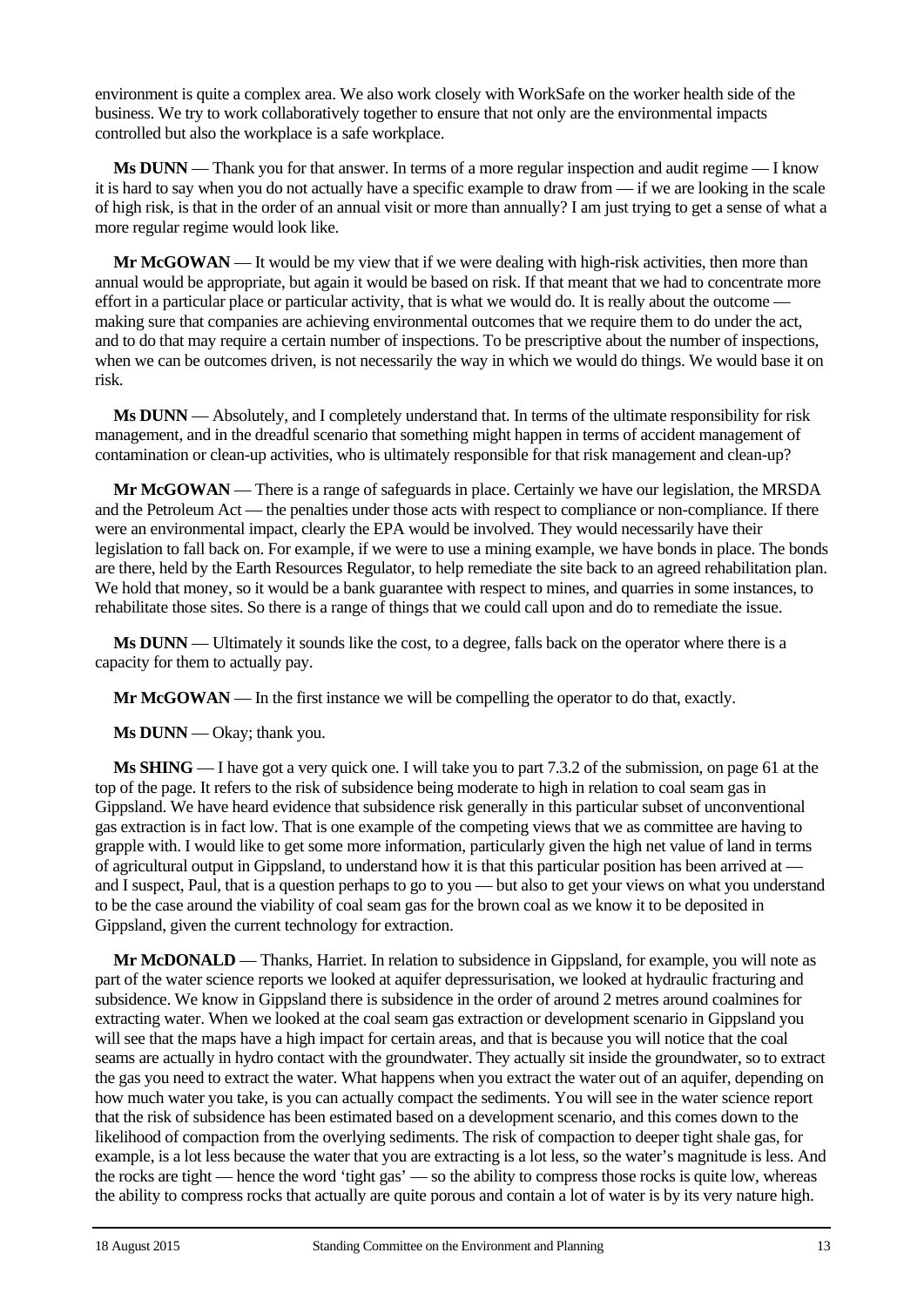**Ms SHING** — The second tranche of my question was based upon what we know about technology for extraction of coal seam gas from the brown coal deposits in Gippsland, and the evidence that we have had is that it is not a particularly straightforward exercise, given the quality of the lignite that we are dealing with. Do have any comment in relation to that as far as the data that you are gathering around the viability of a potential industry — obviously without wanting to prejudice the outcome of the data analysis that you will be doing over the coming months?

**Mr McDONALD** — Thank you. Going on the studies we have conducted under what is publicly available information — we also sought to get extra information from companies who are operating in the Gippsland-Otway Basin as well, and some of those were forthcoming to inform the studies — when it comes to the extraction of the coal seam gas in Gippsland, as with all unconventional gas in Victoria, there are no commercial quantities of gas that have been discovered.

I understand that there has been a gas content been derived from the coal seams in Gippsland. This was done quite some time ago, and to my recollection it is only one reading. That area about the viability, if you like, of extracting the coal seams in Gippsland is not unique but it is unusual and not like the case in Queensland. There will be a number of studies that need to happen before to see, A, about the resource — if the resource is there and the resource is all about, 'Is there gas actually trapped inside the coal seams?'. And if there is, what is the likelihood of actually extracting that gas? Those studies are at very, very early stages from my understanding of what the company has submitted.

**Ms SHING** — Thank you very much, very helpful.

**Mr RAMSAY** — Just a quick question, if I may, Chair. At the last hearing we had in Torquay there was discussion around a petroleum licence called PP163. Lakes Oil holds the licence. That is due for expiry in October, and I understand the minister has suspended all exploration at this stage. I am wondering, given there is no requirement for consultation in relation to petroleum licences, what sort of advice would you be giving to the minister in relation to that particular permit coming up for expiration in October, given that this committee will not report before then and that licence then will probably, I assume, go into never-never land. Could you give an indication of the advice you might give to the minister in relation to that permit?

**Mr HURST** — I will refer it to Ross.

**Mr McGOWAN** — Thanks, Simon. What we are able to do with those particular licences, because of the moratoriums, is suspend the activity on the licence and extend the licence for another 12 months, on application.

**Mr RAMSAY** — So Lakes Oil will be able to apply for an extension of that licence for 12 months at the expiry date?

**Mr McGOWAN** — That is my understanding, yes.

**Ms BATH** — I am interested in produced water, and I have had some conversations with farmers in the Longford area and with respect to other submissions in our committee hearings. I am hearing sometimes some differing views around this. I know one option is to bury the produced water back under the ground. That is option A, and I think it is on page 61 of your report there. I have heard that great potatoes grow with this produced water, and then I have heard that was the worst, the water quality is not there — I am differing. Can we learn something from another jurisdiction, from Queensland or somewhere else in Australia, in relation to produced water, around the management and quality of that produced water, because it is a concern?

**Mr HURST** — I might pass that to Sharon, if you do not mind.

**Dr DAVIS** — I think I have to take that one on notice actually in terms of what is being done in other states on co-produced water. I guess I would say that disposal of co-produced water underground in Victoria would need to be licensed. That is one point to note, which I think we mentioned last time. But I will take that on notice.

**Mr DALLA-RIVA** — Anthony, just going back to some of your evidence before, you indicated that in terms of trying to identify — and this is one of the issues that Shaun raised earlier — we are trying to get a feel for whether there is actually a substantial base of unconventional gas available.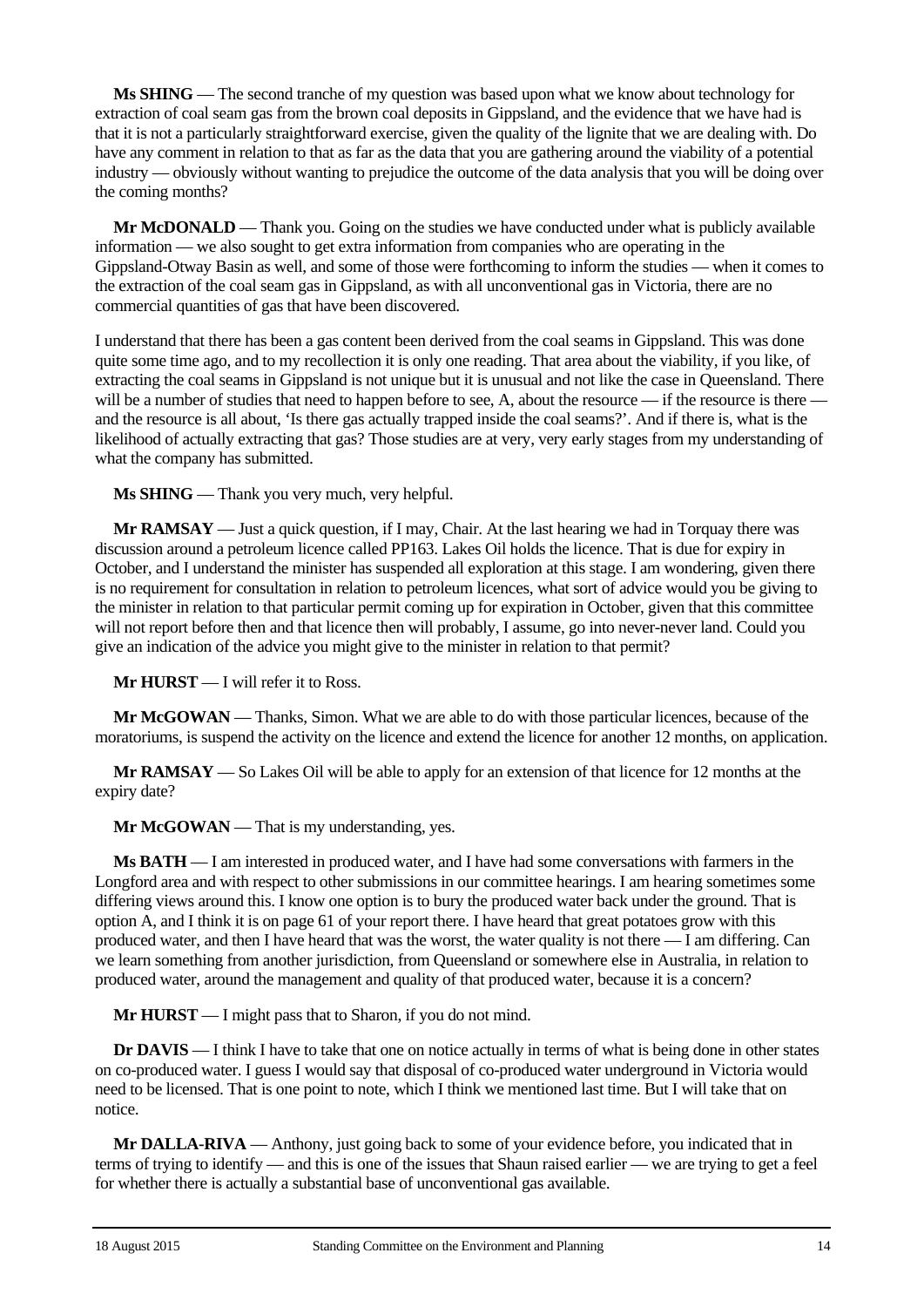## **Mr HURST** — Yes.

**Mr DALLA-RIVA** — So the first base is to try to identify. It is sort of like the chicken or the egg, because at the moment we have obviously heard, witnessed, visited many community organisations, activists' groups where you would have to say — with a pun intended — the gate has been locked essentially in terms of the capacity for even considering exploration at any level to determine whether there is gas available. Because I think in the early stages I am trying to get the idea that there may in fact be not a substantial level of any unconventional gas, so all this is for naught, and it may be more available in the other states where it is currently in production.

I am trying to understand, from the committee's point of view, where you have huge community perception or otherwise, where the industry, in my view, has essentially lost the opportunity to argue the case, yet — and this is my question is to you — there is an indication in the presentation that for us to establish whether there is in fact unconventional gas we should perhaps allow some exploration. But I am worried that even some exploration — or, as some of the witnesses in the regional areas called it, exploitation — would not even be allowed. Do you have any comments about how you or how the department would perceive the capacity for some form of exploitation or exploration that would then pacify the community outrage that is currently in existence?

**Mr HURST** — That is a very good summary of the challenge before us all.

**Mr DALLA-RIVA** — Yes, that is why I am asking you. If I had the answer, I would make sure the weather was a bit warmer, but anyway — —

**Mr HURST** — It is getting that way. Look, we can certainly push the boundaries on the precompetitive geoscience work. There are costs if the state does that sort of work. The nature of unconventional gas in its broad scale across the landscape makes that, I would suggest, beyond the financial means of a state government to invest in and carry those risks. That said, if there was a need to identify fundamental rock characteristics of tight or shale or coal seams in particular areas in order to give a little bit more certainty about it, that is certainly not incompatible with the sort of work we have done in other parts of the state looking at geological structures and the like. But to make that investment decision — and if it was a drill hole, you are looking in the order of a million; if it is a borehole, you are looking at several million dollars per shot — that is a significant choice to make, and it is really a government policy decision to make: is that something they want to venture down?

I think it would be about getting those facts in order to inform the further discussion around it. From that, you might also derive some greater confidence around the way that that program is executed. I am mindful that Corangamite Shire Council, for example, recently made the comment publicly about its familiarity with an onshore gas industry — conventional gas industry I quickly add — in the Port Campbell embayment area, as well as the onshore-offshore activities. There may well be a situation where from a geoscience point of view we could do further investigations in partnership with our water colleagues in particular. That will answer one key piece of the puzzle, but it is about refining the confidence around those aspects, I guess, but it will not answer the question, 'Do you have a fully fledged feasible commercial resource?'. It will just provide more confidence about 'Are you on that pathway?'.

**The CHAIR** — Or not.

**Mr DALLA-RIVA** — Yes, or not.

**Mr HURST** — Or not. That is right.

**Mr DALLA-RIVA** — So following along that line of questioning, as I said, there is great concern about a company or companies being engaged. The evidence was that they are not necessarily going to be looking after the community and the environment. There is obviously the counter from the company, saying, 'We believe there is coal seam gas available, and therefore it is going to generate significant jobs and opportunities for Victoria'. Would an opportunity therefore be for a government to perhaps undertake some of that exploratory work, given that the cost, you have said, with the basis that it would be a government investigation or inquiry into identifying whether there is coal seam gas, and then we could have the question answered once and for all, or is it too difficult that you would need to do hundreds of drilling to rule it out?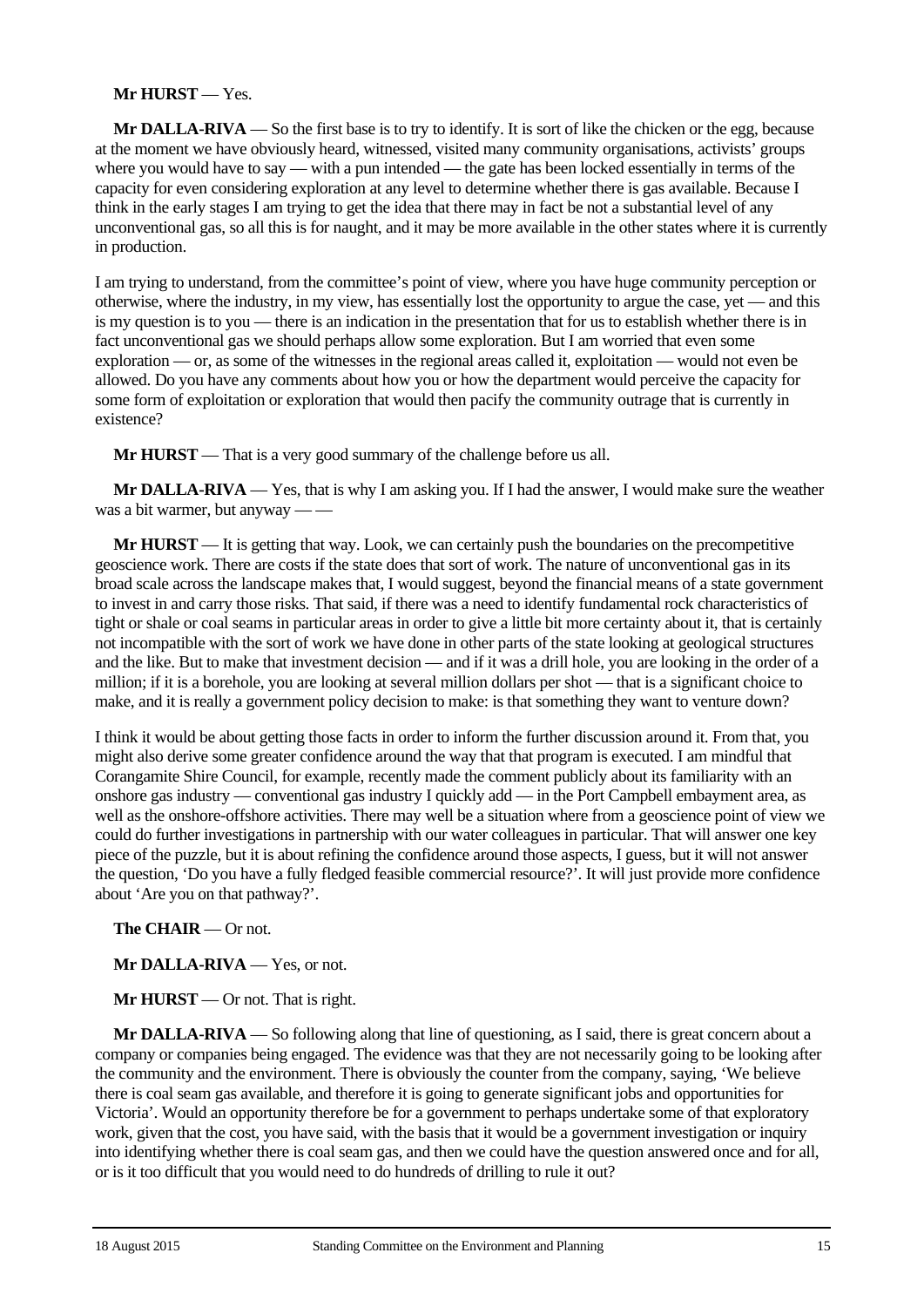**Mr HURST** — We can do relatively modest regional scales for the work — so single well, maybe two wells or a few boreholes or something like that — which will cost in the order of tens of millions. But if you go to the scale of full production, to go to the other extreme, in Queensland, for example, where there are several thousand boreholes, that is obviously a different scale.

**Mr DALLA-RIVA** — Yes, I realise that.

**Mr HURST** — But certainly in terms of refining knowledge about the geological formations, the integrity of aquatard seals — the pieces that are impermeable — getting that information, whether they are fractured and those sorts of things, is about bringing the various layers of geological information together. We have done the seismic in Gippsland; we did a gravity survey there looking at the density. It is about bringing those layers together and forming a view about what the formations look like and what the risks might be in order to then inform a government decision about going that next step. Certainly drilling holes is ultimately the way you find out what is beneath our feet.

## **Mr DALLA-RIVA** — Correct.

**The CHAIR** — I have two further questions. One relates to page 49 of the submission and notes that the submission alludes to increased competition. Is it your view that if there were additional gas supplies onshore that that might assist with the low competitive nature of the gas market and that it might lead to increased competition and some downward pressure on prices?

**Mr HURST** — I might pass to my colleague Mark Feather.

**Mr FEATHER** — I think the point we were trying to make in the submission on this was that gas prices and you have heard from other parties who are submitting on these issues — are increasingly now linked to international LNG prices. So the point we were making — —

**The CHAIR** — Although that is actually a choice, isn't it? We could in some way quarantine or reserve supplies for specific markets here. It might be against national policy, but there is nothing constitutionally — —

**Mr FEATHER** — Yes, the government could do that. That is a policy question and obviously something that this inquiry may want to consider. In terms of the broader question, gas prices are increasingly influenced by international LNG prices. For a Victorian gas find to have an impact on those LNG prices, you would have to find a lot of gas, because Victoria is only a very small component in what is an international market. That is the point we were making. However, there is a lot of work that is going on more broadly through the COAG Energy Council and within the government on trying to drive more competition in the east coast gas market. The ACCC is doing an inquiry, as you are no doubt aware, on competition and competitive barriers to entering the east coast gas market, and they are due to report next year, so questions about competition are really within their field.

From the department's perspective, I think the east coast gas market could work much more competitively. We have given advice to this government and previous governments about how we think there is a lot of opacity in the market. There is not a lot of information transparency. There is no gas forwards or reference price in the market, and that makes it very difficult for gas producers as well as gas users to price their risk. There is no forwards price, and without a forwards price it is very difficult. A lot of concerns have been raised by energy users about a lack of information on pipeline capacity and all sorts of issues, so there is a lot of work going on around market reform to drive more competition in the market.

## **The CHAIR** — Information?

**Mr FEATHER** — Yes, through more information, and gas forwards prices, gas capacity trading hubs and all sorts of things.

**The CHAIR** — We heard from one group that they had contractual arrangements that if they were able to extract gas they would sell it at an undisclosed price, but under oath indicated it was below the current pricing. It seems to me that is prima facie evidence that there is a potential for individual suppliers to do a deal with an individual end user and put some additional competitive pressure into the market.